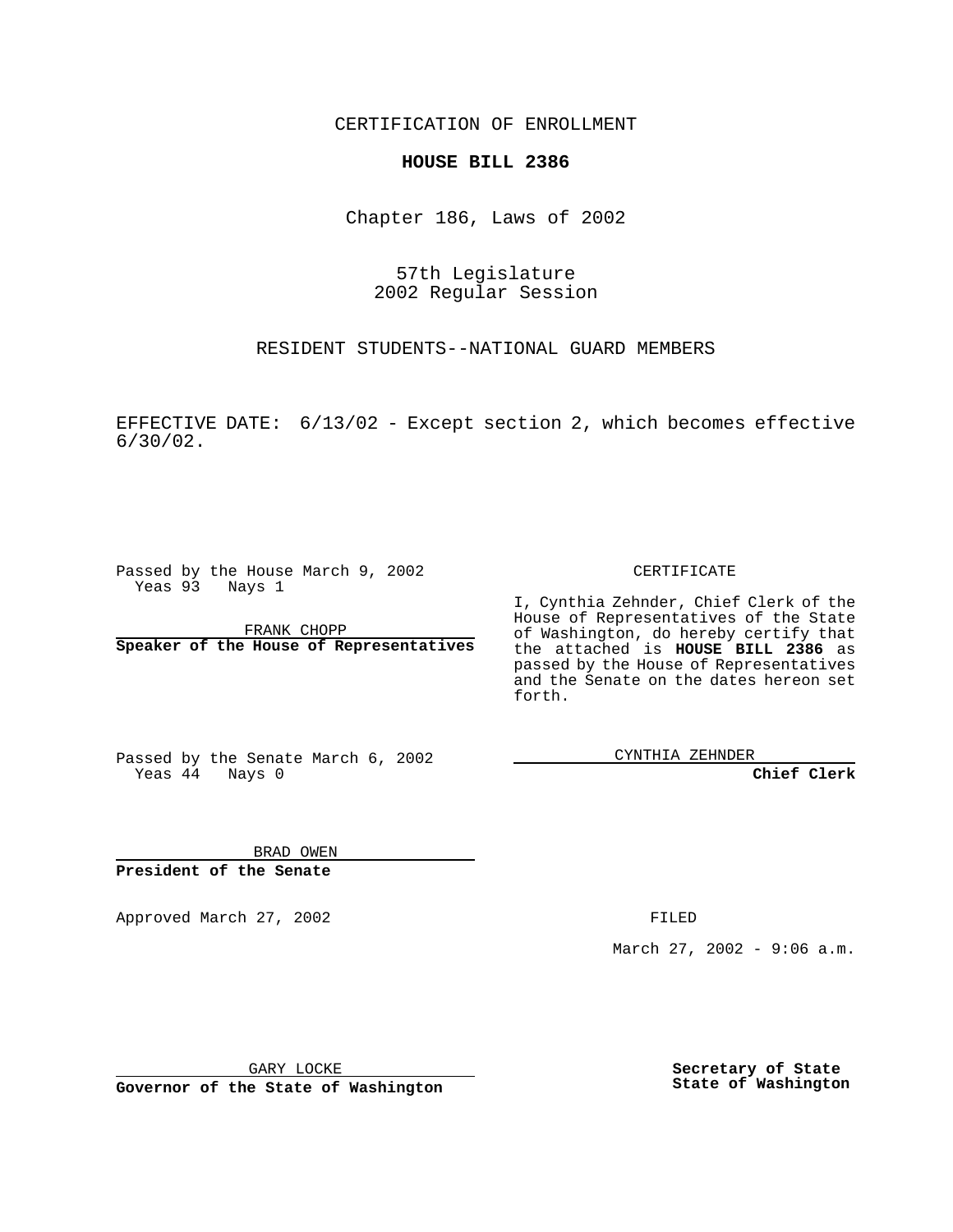## **HOUSE BILL 2386** \_\_\_\_\_\_\_\_\_\_\_\_\_\_\_\_\_\_\_\_\_\_\_\_\_\_\_\_\_\_\_\_\_\_\_\_\_\_\_\_\_\_\_\_\_\_\_

\_\_\_\_\_\_\_\_\_\_\_\_\_\_\_\_\_\_\_\_\_\_\_\_\_\_\_\_\_\_\_\_\_\_\_\_\_\_\_\_\_\_\_\_\_\_\_

## AS AMENDED BY THE SENATE

Passed Legislature - 2002 Regular Session

## **State of Washington 57th Legislature 2002 Regular Session**

**By** Representatives Simpson, Schmidt, Hurst, Benson, Haigh, Barlean, Conway, Bush, Delvin, Miloscia, Linville, Campbell, Talcott, Lovick, Dunn, Esser and Jackley

Read first time 01/16/2002. Referred to Committee on Higher Education.

 AN ACT Relating to classifying members of the Washington national guard as resident students; amending RCW 28B.15.012; reenacting and amending RCW 28B.15.012 and 28B.101.040; providing an effective date; and providing an expiration date.

5 BE IT ENACTED BY THE LEGISLATURE OF THE STATE OF WASHINGTON:

6 **Sec. 1.** RCW 28B.15.012 and 2000 c 160 s 1 and 2000 c 117 s 1 are 7 each reenacted and amended to read as follows:

8 Whenever used in chapter 28B.15 RCW:

9 (1) The term "institution" shall mean a public university, college, 10 or community college within the state of Washington.

11 (2) The term "resident student" shall mean:

 (a) A financially independent student who has had a domicile in the state of Washington for the period of one year immediately prior to the time of commencement of the first day of the semester or quarter for which the student has registered at any institution and has in fact established a bona fide domicile in this state primarily for purposes 17 other than educational;

18 (b) A dependent student, if one or both of the student's parents or 19 legal guardians have maintained a bona fide domicile in the state of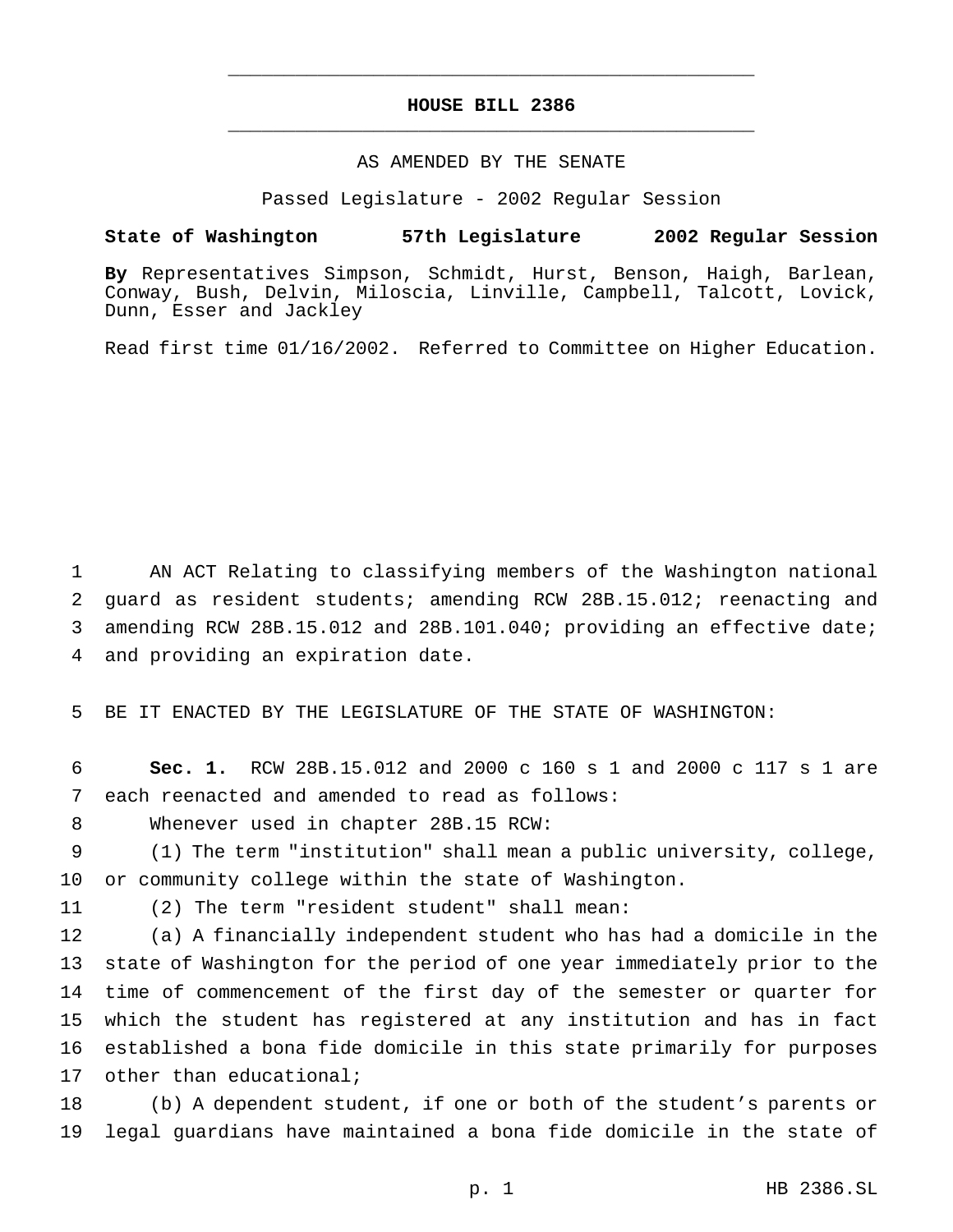Washington for at least one year immediately prior to commencement of the semester or quarter for which the student has registered at any institution;

 (c) A student classified as a resident based upon domicile by an institution on or before May 31, 1982, who was enrolled at a state institution during any term of the 1982-1983 academic year, so long as such student's enrollment (excepting summer sessions) at an institution in this state is continuous;

 (d) Any student who has spent at least seventy-five percent of both his or her junior and senior years in high schools in this state, whose parents or legal guardians have been domiciled in the state for a period of at least one year within the five-year period before the student graduates from high school, and who enrolls in a public institution of higher education within six months of leaving high school, for as long as the student remains continuously enrolled for 16 three quarters or two semesters in any calendar year;

 (e) A student who is on active military duty stationed in the state 18 or who is a member of the Washington national guard;

 (f) A student who is the spouse or a dependent of a person who is 20 on active military duty stationed in the state;

 (g) A student who resides in the state of Washington and is the 22 spouse or a dependent of a person who is a member of the Washington 23 national guard;

24 (h) A student of an out-of-state institution of higher education who is attending a Washington state institution of higher education pursuant to a home tuition agreement as described in RCW 28B.15.725; or

 $((+h))$  (i) A student who meets the requirements of RCW 28B.15.0131 or 28B.15.0139: PROVIDED, That a nonresident student enrolled for more than six hours per semester or quarter shall be considered as attending for primarily educational purposes, and for tuition and fee paying purposes only such period of enrollment shall not be counted toward the establishment of a bona fide domicile of one year in this state unless such student proves that the student has in fact established a bona fide domicile in this state primarily for purposes other than educational.

 (3) The term "nonresident student" shall mean any student who does not qualify as a "resident student" under the provisions of RCW 28B.15.012 and 28B.15.013. Except for students qualifying under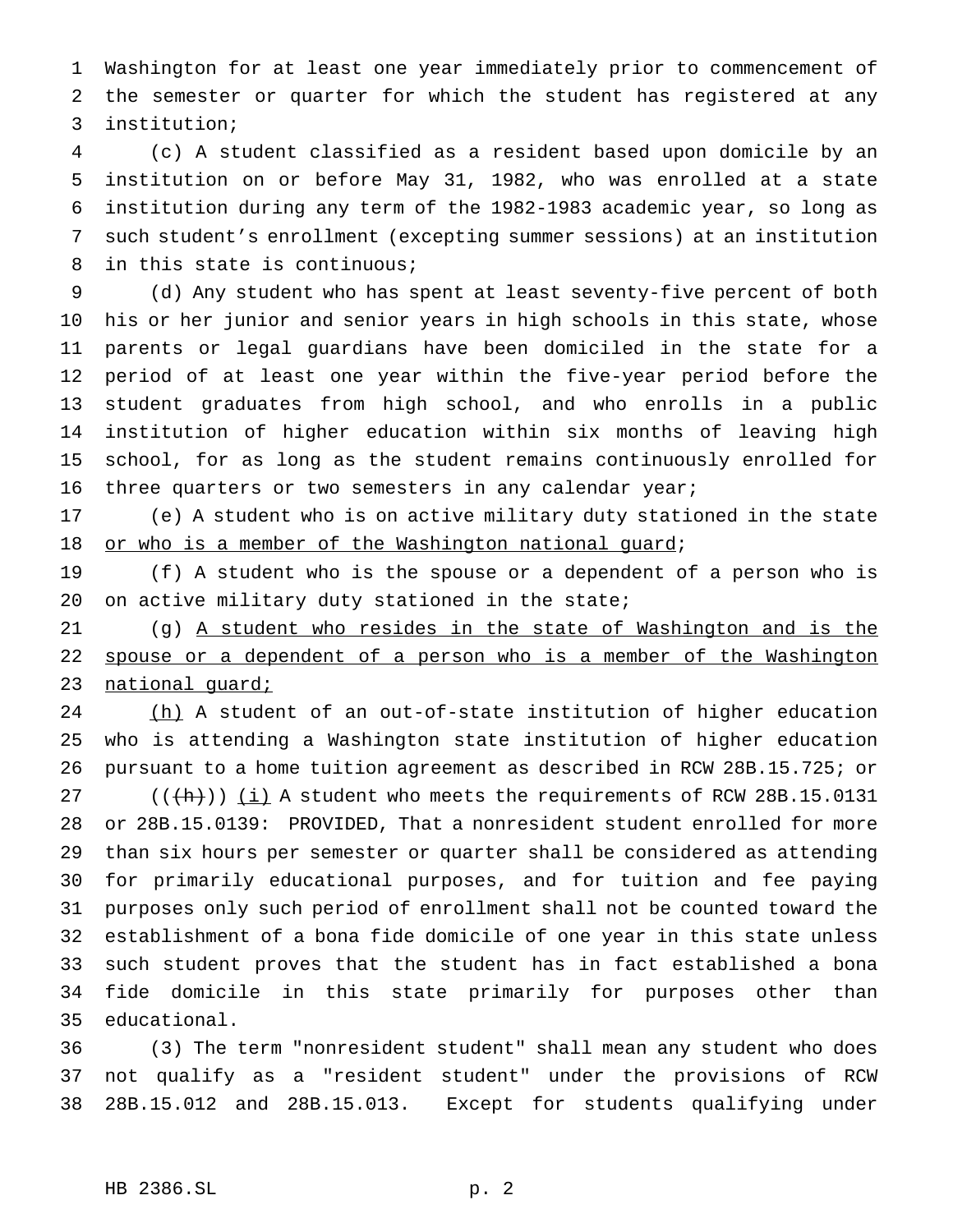1 subsection  $(2)((\{g\}))$  (h) of this section, a nonresident student shall include:

 (a) A student attending an institution with the aid of financial assistance provided by another state or governmental unit or agency thereof, such nonresidency continuing for one year after the completion of such semester or quarter. This condition shall not apply to students from Columbia, Multnomah, Clatsop, Clackamas, or Washington county, Oregon participating in the border county pilot project under RCW 28B.80.806, 28B.80.807, and 28B.15.0139.

 (b) A person who is not a citizen of the United States of America who does not have permanent or temporary resident status or does not hold "Refugee-Parolee" or "Conditional Entrant" status with the United States immigration and naturalization service or is not otherwise permanently residing in the United States under color of law and who does not also meet and comply with all the applicable requirements in RCW 28B.15.012 and 28B.15.013.

 (4) The term "domicile" shall denote a person's true, fixed and permanent home and place of habitation. It is the place where the student intends to remain, and to which the student expects to return when the student leaves without intending to establish a new domicile elsewhere. The burden of proof that a student, parent or guardian has established a domicile in the state of Washington primarily for purposes other than educational lies with the student.

 (5) The term "dependent" shall mean a person who is not financially independent. Factors to be considered in determining whether a person is financially independent shall be set forth in rules and regulations adopted by the higher education coordinating board and shall include, but not be limited to, the state and federal income tax returns of the person and/or the student's parents or legal guardian filed for the calendar year prior to the year in which application is made and such other evidence as the board may require.

 **Sec. 2.** RCW 28B.15.012 and 2000 c 117 s 2 are each amended to read as follows:

Whenever used in chapter 28B.15 RCW:

 (1) The term "institution" shall mean a public university, college, or community college within the state of Washington.

(2) The term "resident student" shall mean: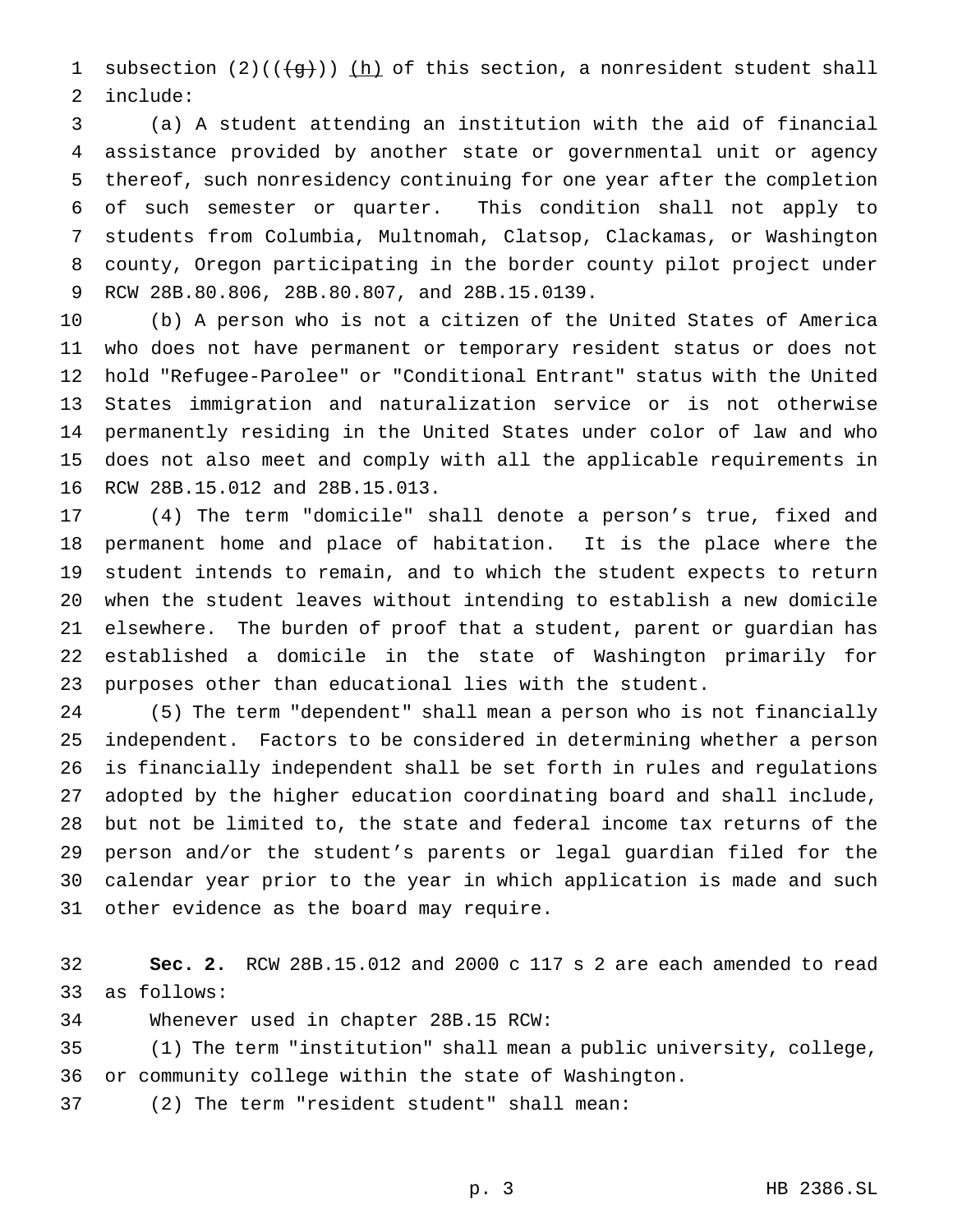(a) A financially independent student who has had a domicile in the state of Washington for the period of one year immediately prior to the time of commencement of the first day of the semester or quarter for which the student has registered at any institution and has in fact established a bona fide domicile in this state primarily for purposes other than educational;

 (b) A dependent student, if one or both of the student's parents or legal guardians have maintained a bona fide domicile in the state of Washington for at least one year immediately prior to commencement of the semester or quarter for which the student has registered at any institution;

 (c) A student classified as a resident based upon domicile by an institution on or before May 31, 1982, who was enrolled at a state institution during any term of the 1982-1983 academic year, so long as such student's enrollment (excepting summer sessions) at an institution in this state is continuous;

 (d) Any student who has spent at least seventy-five percent of both his or her junior and senior years in high schools in this state, whose parents or legal guardians have been domiciled in the state for a period of at least one year within the five-year period before the student graduates from high school, and who enrolls in a public institution of higher education within six months of leaving high school, for as long as the student remains continuously enrolled for 24 three quarters or two semesters in any calendar year;

 (e) A student who is on active military duty stationed in the state 26 or who is a member of the Washington national guard;

 (f) A student who is the spouse or a dependent of a person who is 28 on active military duty stationed in the state;

 (g) A student who resides in the state of Washington and is the spouse or a dependent of a person who is a member of the Washington national guard;

32 (h) A student of an out-of-state institution of higher education who is attending a Washington state institution of higher education pursuant to a home tuition agreement as described in RCW 28B.15.725; or  $((\text{+h})^2)(i)$  A student who meets the requirements of RCW 28B.15.0131: PROVIDED, That a nonresident student enrolled for more than six hours per semester or quarter shall be considered as attending for primarily educational purposes, and for tuition and fee paying purposes only such period of enrollment shall not be counted toward the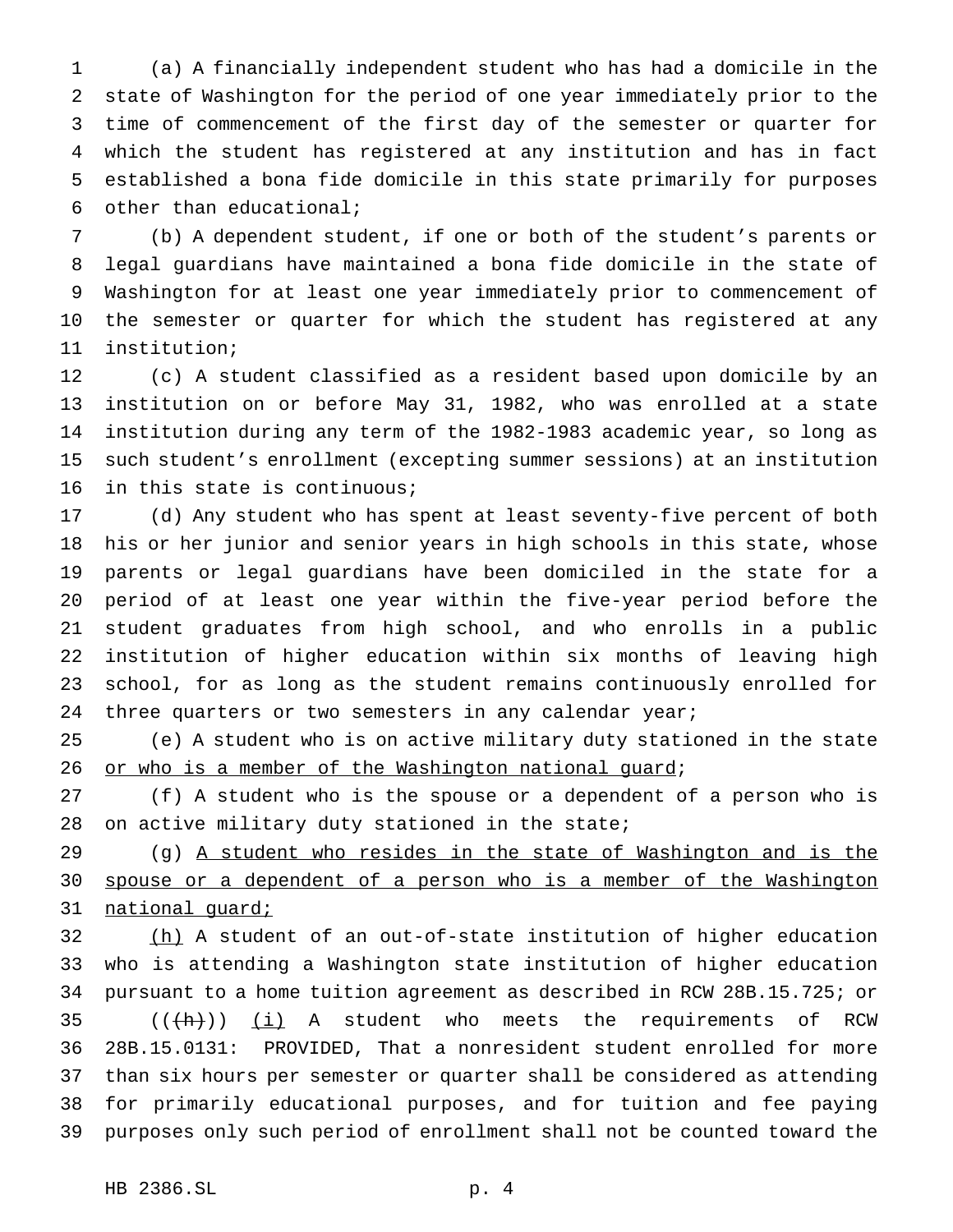establishment of a bona fide domicile of one year in this state unless such student proves that the student has in fact established a bona fide domicile in this state primarily for purposes other than educational.

 (3) The term "nonresident student" shall mean any student who does not qualify as a "resident student" under the provisions of RCW 28B.15.012 and 28B.15.013. Except for students qualifying under 8 subsection  $(2)((\{g\}))$  (h) of this section, a nonresident student shall include:

 (a) A student attending an institution with the aid of financial assistance provided by another state or governmental unit or agency thereof, such nonresidency continuing for one year after the completion of such semester or quarter.

 (b) A person who is not a citizen of the United States of America who does not have permanent or temporary resident status or does not hold "Refugee-Parolee" or "Conditional Entrant" status with the United States immigration and naturalization service or is not otherwise permanently residing in the United States under color of law and who does not also meet and comply with all the applicable requirements in RCW 28B.15.012 and 28B.15.013.

 (4) The term "domicile" shall denote a person's true, fixed and permanent home and place of habitation. It is the place where the student intends to remain, and to which the student expects to return when the student leaves without intending to establish a new domicile elsewhere. The burden of proof that a student, parent or guardian has established a domicile in the state of Washington primarily for purposes other than educational lies with the student.

 (5) The term "dependent" shall mean a person who is not financially independent. Factors to be considered in determining whether a person is financially independent shall be set forth in rules and regulations adopted by the higher education coordinating board and shall include, but not be limited to, the state and federal income tax returns of the person and/or the student's parents or legal guardian filed for the calendar year prior to the year in which application is made and such other evidence as the board may require.

 **Sec. 3.** RCW 28B.101.040 and 1993 sp.s. c 18 s 35 and 1993 c 385 s 2 are each reenacted and amended to read as follows: